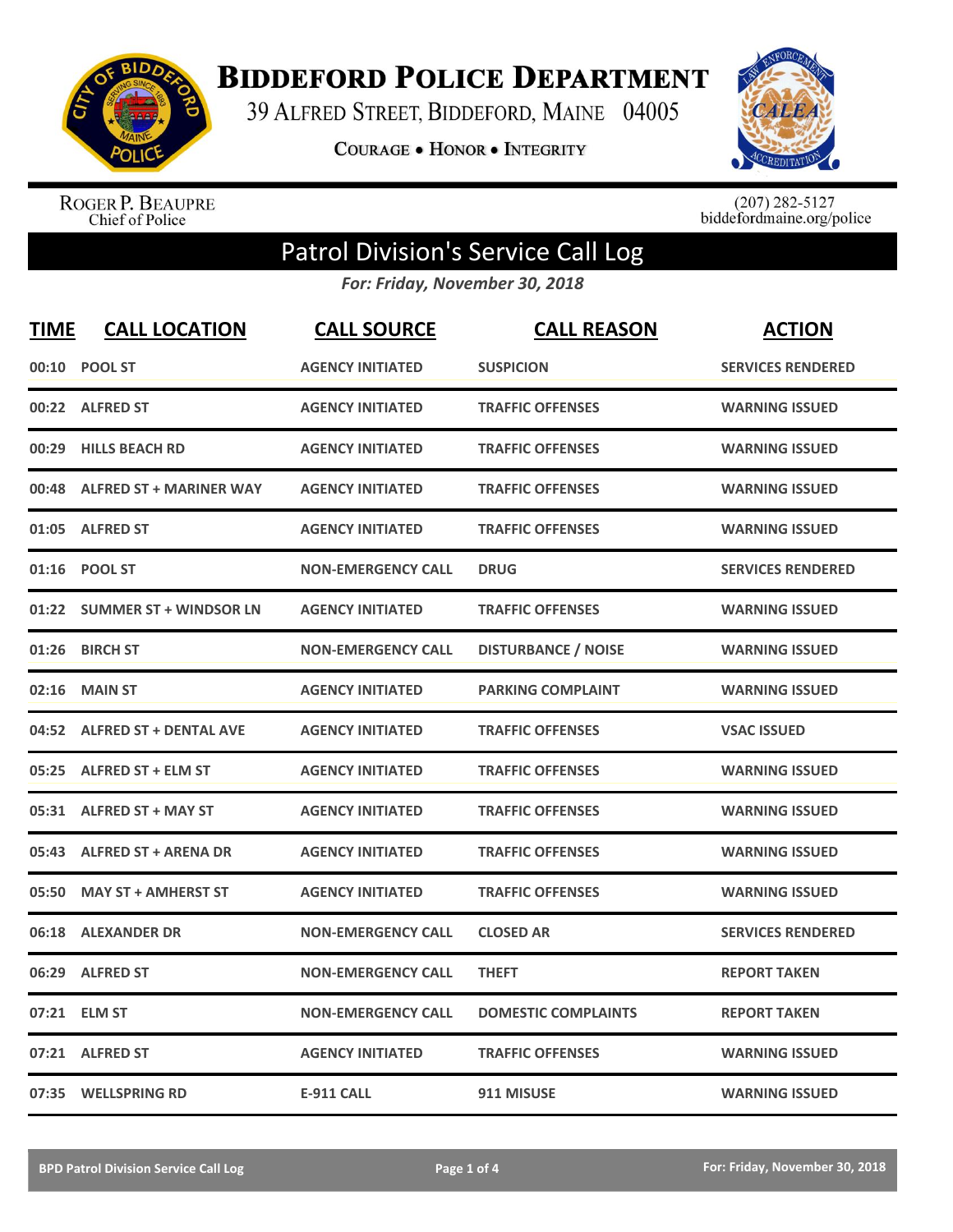| <b>TIME</b>                                                         | <b>CALL LOCATION</b>             | <b>CALL SOURCE</b>        | <b>CALL REASON</b>             | <b>ACTION</b>             |
|---------------------------------------------------------------------|----------------------------------|---------------------------|--------------------------------|---------------------------|
|                                                                     | 07:47 SACO FALLS WAY             | <b>NON-EMERGENCY CALL</b> | <b>SUSPICION</b>               | <b>SERVICES RENDERED</b>  |
|                                                                     | 08:09 ELM ST                     | <b>AGENCY INITIATED</b>   | <b>TRAFFIC OFFENSES</b>        | <b>WARNING ISSUED</b>     |
|                                                                     | 08:28 MAIN ST                    | <b>AGENCY INITIATED</b>   | <b>TRAFFIC OFFENSES</b>        | <b>WARNING ISSUED</b>     |
|                                                                     | 08:46 WENTWORTH ST               | <b>NON-EMERGENCY CALL</b> | <b>CIVIL COMPLAINT</b>         | <b>CIVIL COMPLAINT</b>    |
|                                                                     | 08:53 MARION AVE                 | <b>NON-EMERGENCY CALL</b> | <b>THEFT</b>                   | <b>REPORT TAKEN</b>       |
|                                                                     | 08:54 ALFRED ST                  | <b>AGENCY INITIATED</b>   | <b>EMPTYING LOBBY DRUG BOX</b> | <b>NO ACTION REQUIRED</b> |
|                                                                     | 09:08 HILL ST                    | <b>AGENCY INITIATED</b>   | <b>TRAFFIC OFFENSES</b>        | <b>VSAC ISSUED</b>        |
|                                                                     | 09:28 FRANKLIN ST                | <b>WALK-IN AT STATION</b> | <b>SUSPICION</b>               | <b>REPORT TAKEN</b>       |
|                                                                     | 09:32 GREEN ST                   | <b>WALK-IN AT STATION</b> | <b>THEFT</b>                   | <b>REPORT TAKEN</b>       |
|                                                                     | 09:37 HILL ST                    | <b>AGENCY INITIATED</b>   | <b>TRAFFIC OFFENSES</b>        | <b>WARNING ISSUED</b>     |
|                                                                     | 09:42 EASTVIEW CT                | <b>NON-EMERGENCY CALL</b> | <b>ANIMAL COMPLAINT</b>        | <b>NEGATIVE CONTACT</b>   |
|                                                                     | 09:48 ELM ST                     | <b>AGENCY INITIATED</b>   | <b>TRAFFIC OFFENSES</b>        | <b>VSAC ISSUED</b>        |
|                                                                     | 09:56 CHERRY LN                  | <b>WALK-IN AT STATION</b> | <b>TRESPASSING - WRIT</b>      | <b>ARREST(S) MADE</b>     |
| OFFENDER: CANDACE MARIE STROUT  AGE: 30  RESIDENT OF: BIDDEFORD, ME |                                  |                           |                                |                           |
|                                                                     | <b>CHARGE: CRIMINAL TRESPASS</b> |                           |                                |                           |

|       | 10:08 MEDICAL CENTER DR    | <b>AGENCY INITIATED</b>   | <b>PAPERWORK</b>                  | <b>PAPERWORK SERVED</b>   |
|-------|----------------------------|---------------------------|-----------------------------------|---------------------------|
|       | 10:10 ALFRED ST            | <b>AGENCY INITIATED</b>   | <b>TRAFFIC OFFENSES</b>           | <b>WARNING ISSUED</b>     |
| 10:42 | <b>RATHIER ST + ELM ST</b> | <b>AGENCY INITIATED</b>   | <b>TRAFFIC OFFENSES</b>           | <b>VSAC ISSUED</b>        |
|       | 11:04 PRECOURT ST          | <b>AGENCY INITIATED</b>   | <b>TRAFFIC OFFENSES</b>           | <b>VSAC ISSUED</b>        |
|       | 11:17 ALFRED ST            | <b>WALK-IN AT STATION</b> | <b>COURT ORDERED CHECK IN</b>     | <b>SERVICES RENDERED</b>  |
|       | 11:25 ALFRED ST            | <b>AGENCY INITIATED</b>   | <b>TRAFFIC OFFENSES</b>           | <b>VSAC ISSUED</b>        |
|       |                            |                           |                                   |                           |
| 11:35 | <b>DARTMOUTH ST</b>        | <b>E-911 CALL</b>         | 911 MISUSE                        | <b>NO ACTION REQUIRED</b> |
|       | 11:37 ALFRED ST            | <b>AGENCY INITIATED</b>   | <b>TRAFFIC OFFENSES</b>           | <b>VSAC ISSUED</b>        |
|       | 11:57 ALFRED ST            | <b>AGENCY INITIATED</b>   | <b>TRAFFIC OFFENSES</b>           | <b>VSAC ISSUED</b>        |
|       | <b>11:59 GREEN ST</b>      | <b>WALK-IN AT STATION</b> | <b>FRAUD (INSUFFICIENT FUNDS)</b> | <b>REPORT TAKEN</b>       |
|       | 13:13 ALFRED ST            | <b>NON-EMERGENCY CALL</b> | <b>CIVIL COMPLAINT</b>            | <b>CIVIL COMPLAINT</b>    |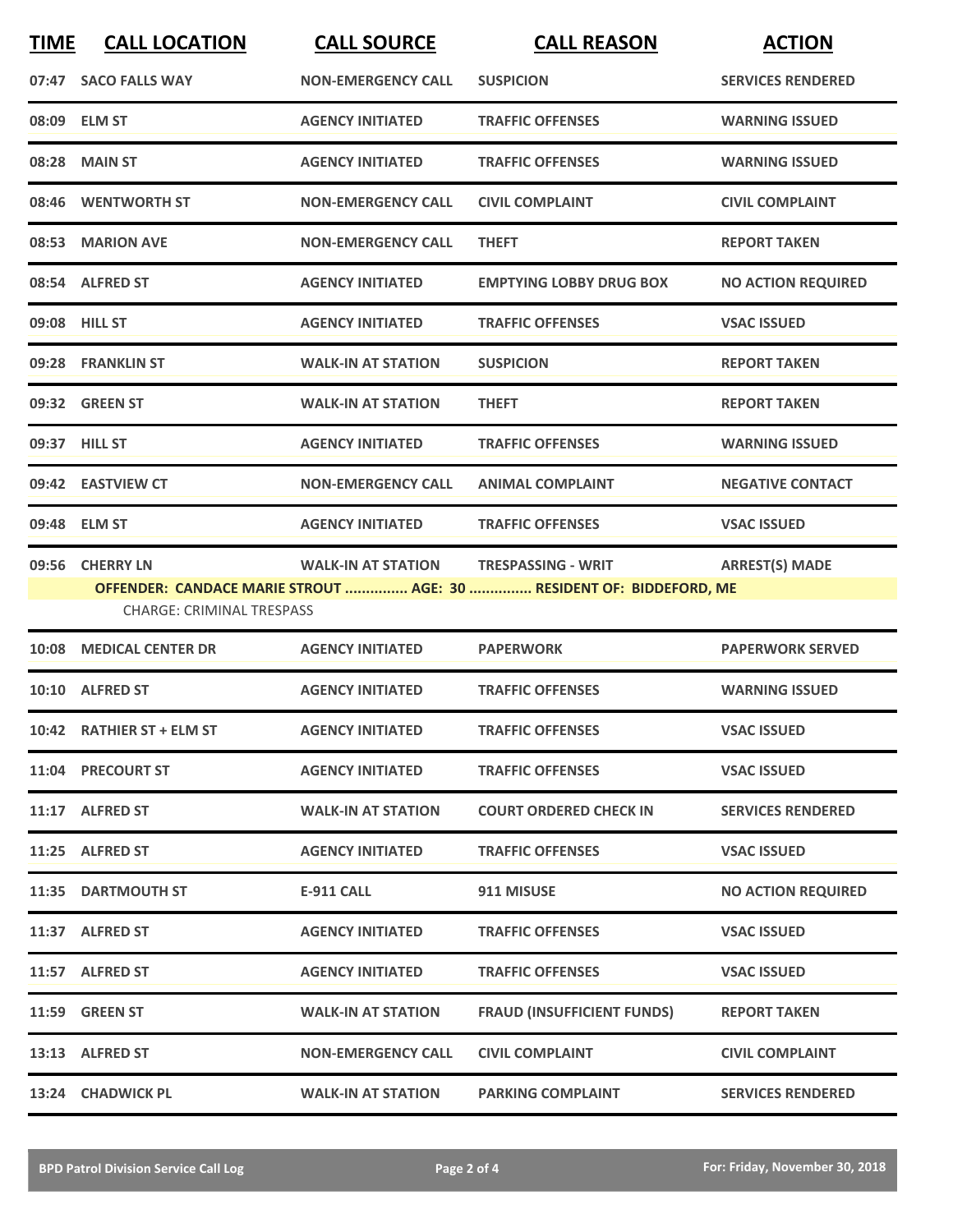| <b>TIME</b> | <b>CALL LOCATION</b>                                                                                                         | <b>CALL SOURCE</b>        | <b>CALL REASON</b>                 | <b>ACTION</b>             |  |
|-------------|------------------------------------------------------------------------------------------------------------------------------|---------------------------|------------------------------------|---------------------------|--|
|             | 13:36 ALFRED ST                                                                                                              | <b>WALK-IN AT STATION</b> | <b>SUSPICION</b>                   | <b>REPORT TAKEN</b>       |  |
|             | 13:42 MAPLEWOOD AVE                                                                                                          | <b>AGENCY INITIATED</b>   | <b>FIGHTS</b>                      | <b>REPORT TAKEN</b>       |  |
|             | 14:27 ELM ST                                                                                                                 | <b>NON-EMERGENCY CALL</b> | <b>CHECK WELFARE</b>               | <b>GONE ON ARRIVAL</b>    |  |
|             | 14:29 VICTORY LN                                                                                                             | <b>E-911 CALL</b>         | <b>SUSPICION</b>                   | <b>SERVICES RENDERED</b>  |  |
|             | <b>14:59 HILL ST</b>                                                                                                         | <b>NON-EMERGENCY CALL</b> | <b>CODES ENFORCEMENT</b>           | <b>SERVICES RENDERED</b>  |  |
|             | 15:04 ALFRED ST                                                                                                              | <b>NON-EMERGENCY CALL</b> | <b>DISABLED VEHICLE</b>            | <b>SERVICES RENDERED</b>  |  |
|             | 15:09 STATE ST                                                                                                               | <b>AGENCY INITIATED</b>   | <b>ANIMAL COMPLAINT</b>            | <b>SERVICES RENDERED</b>  |  |
|             | 15:21 GREEN ST                                                                                                               | <b>NON-EMERGENCY CALL</b> | <b>ANIMAL COMPLAINT</b>            | <b>SERVICES RENDERED</b>  |  |
|             | 15:25 CENTER ST + GREEN ST                                                                                                   | <b>NON-EMERGENCY CALL</b> | <b>CHECK WELFARE</b>               | <b>GONE ON ARRIVAL</b>    |  |
|             | 15:27 ALFRED ST                                                                                                              | <b>WALK-IN AT STATION</b> | <b>CIVIL COMPLAINT</b>             | <b>CIVIL COMPLAINT</b>    |  |
| 15:29       | <b>MARINER WAY</b>                                                                                                           | <b>NON-EMERGENCY CALL</b> | <b>SHOPLIFTING</b>                 | <b>CITATION ISSUED</b>    |  |
|             | OFFENDER: DONNA MARIE PETRIN  AGE: 37  RESIDENT OF: BIDDEFORD, ME<br><b>CHARGE: THEFT BY UNAUTHORIZED TAKING OR TRANSFER</b> |                           |                                    |                           |  |
|             | 15:39 ALFRED ST                                                                                                              | <b>WALK-IN AT STATION</b> | <b>PAPERWORK</b>                   | <b>SERVICES RENDERED</b>  |  |
| 15:46       | <b>CONGRESS ST + GRANITE ST</b>                                                                                              | <b>WALK-IN AT STATION</b> | <b>ARTICLES LOST/FOUND</b>         | <b>SERVICES RENDERED</b>  |  |
|             | 15:49 ALFRED ST                                                                                                              | <b>AGENCY INITIATED</b>   | <b>ANIMAL COMPLAINT</b>            | <b>WARNING ISSUED</b>     |  |
|             | 16:11 BIRCH ST                                                                                                               | <b>WALK-IN AT STATION</b> | <b>PRO-ACTIVE DV RESPONSE TEAM</b> | <b>NO VIOLATION</b>       |  |
|             | 16:17 UNION ST                                                                                                               | <b>E-911 CALL</b>         | 911 MISUSE                         | <b>WARNING ISSUED</b>     |  |
|             | 16:36 WEST ST                                                                                                                | <b>NON-EMERGENCY CALL</b> | <b>CHECK WELFARE</b>               | <b>NO VIOLATION</b>       |  |
|             | <b>16:42 YORK CT</b>                                                                                                         | <b>NON-EMERGENCY CALL</b> | <b>DOMESTIC COMPLAINTS</b>         | <b>REPORT TAKEN</b>       |  |
|             | 16:43 ALFRED ST                                                                                                              | E-911 CALL                | <b>COURT ORDERED CHECK IN</b>      | <b>SERVICES RENDERED</b>  |  |
|             | 18:31 PRECOURT ST + ELM ST                                                                                                   | <b>AGENCY INITIATED</b>   | <b>TRAFFIC OFFENSES</b>            | <b>WARNING ISSUED</b>     |  |
|             | 19:19 POOL ST + LEDGEMERE DR                                                                                                 | <b>AGENCY INITIATED</b>   | <b>TRAFFIC OFFENSES</b>            | <b>WARNING ISSUED</b>     |  |
|             | 19:20 POMERLEAU ST                                                                                                           | <b>NON-EMERGENCY CALL</b> | <b>CHECK WELFARE</b>               | <b>SERVICES RENDERED</b>  |  |
|             | 19:50 ELM ST                                                                                                                 | <b>NON-EMERGENCY CALL</b> | <b>THEFT</b>                       | <b>REPORT TAKEN</b>       |  |
|             | 19:53 UNION ST                                                                                                               | <b>NON-EMERGENCY CALL</b> | <b>CHECK WELFARE</b>               | <b>NO ACTION REQUIRED</b> |  |
|             | 21:08 ALFRED ST                                                                                                              | <b>AGENCY INITIATED</b>   | <b>TRAFFIC OFFENSES</b>            | <b>WARNING ISSUED</b>     |  |